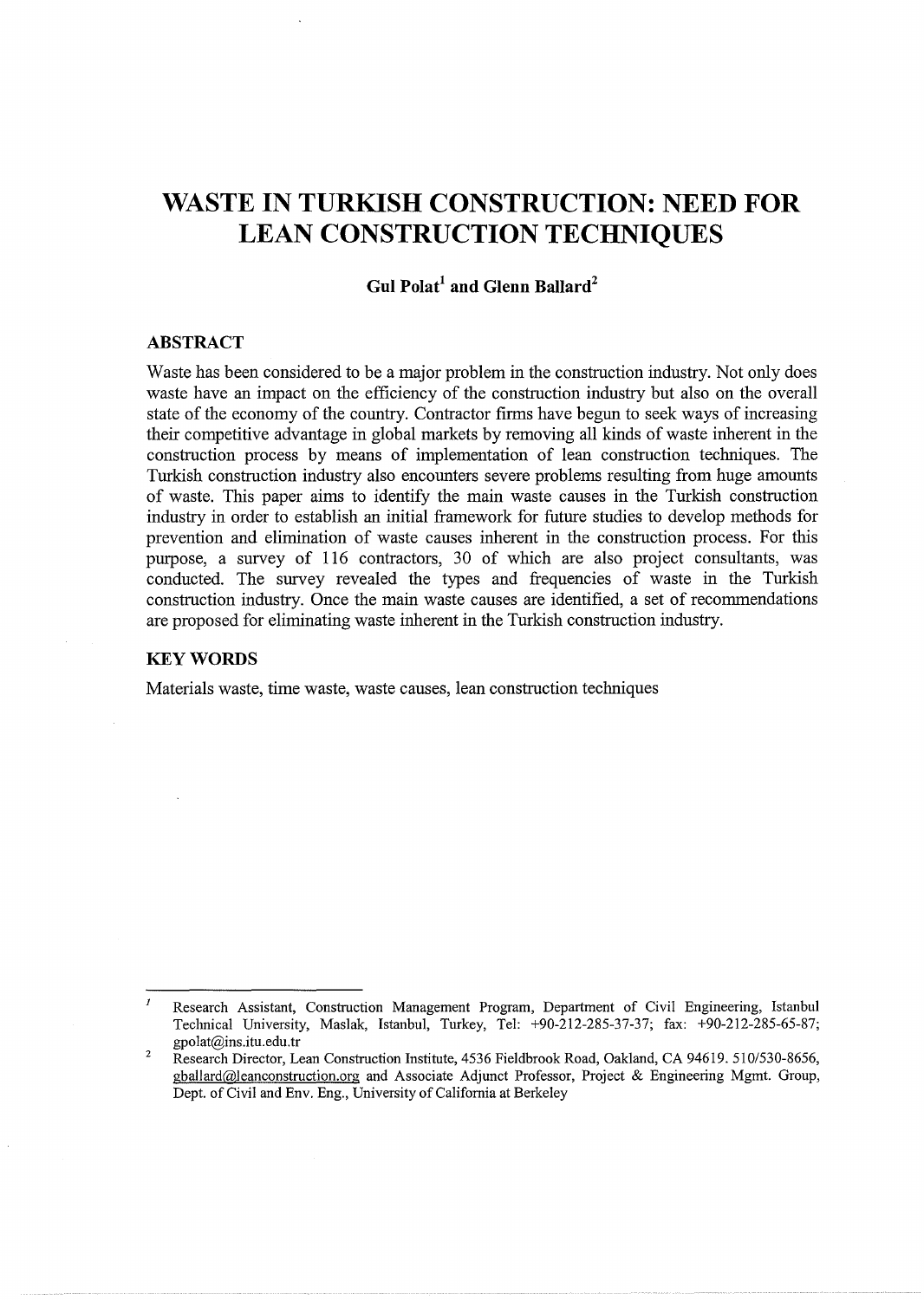## **INTRODUCTION**

In the past two decades, great performance improvements have been obtained in the manufacturing industry by means of increasing productivity. A major factor in this achievement was the implementation of the new production philosophy, a.k.a. "Lean Production", which provides a continuous improvement in the production process by removing various types of waste (Lee et al., 1999). While manufacturing attained great results, the construction industry still encounters severe problems resulting from huge amounts of waste.

It is commonly acknowledged that a very high level of waste exists in construction. Since construction has a major and direct influence on many other industries by means of both purchasing the inputs from other industries and providing the products to almost all other industries, eliminating or reducing waste could yield great cost savings to society (Arditi et al., 1985).

The Turkish construction industry also experiences severe problems resulting from huge amounts of waste. As construction is a locomotive sector of the Turkish national economy, waste is not therefore confined only to the construction industry but also affects the state of the overall economy of the country.

This paper aims to identify the main material and time waste causes in the Turkish construction industry, and to establish an initial framework for future endeavors associated with prevention and elimination of waste inherent in construction. For this purpose, a survey of 116 Turkish contractor companies, 30 of which are also project consultants, was conducted. The survey revealed that there are a significant number of waste causes in the Turkish construction industry resulting from lack of lean thinking philosophy.

An overview on waste in construction is presented, followed by a report on the survey and its findings, and concluding with recommendations for action on the part of researchers, individual contractors, the Turkish Contractors' Association, buyers of construction services, and the national government.

# **WASTE IN CONSTRUCTION**

#### DEFINITIONS OF WASTE

The basic idea of lean production is eliminating all kinds of waste for fulfillment of customer requirements in a better way (Womack, 1999). Koskela (1992) defmed waste as "any inefficiency that results in the use of equipment, materials, labor or capital in larger quantities than those considered as necessary in the production of a building". A simple way to define waste is "that which can be eliminated without reducing customer value". It can be activities, resources, rules, etc.

Taiichi Ohno (1988) determined the seven basic types of waste in production, and Womack and Jones (1996) added one more waste type to them. Eight basic types of waste are classified as follows:

- 1) defects that must be corrected,
- 2) overproduction (producing more or doing more than is needed),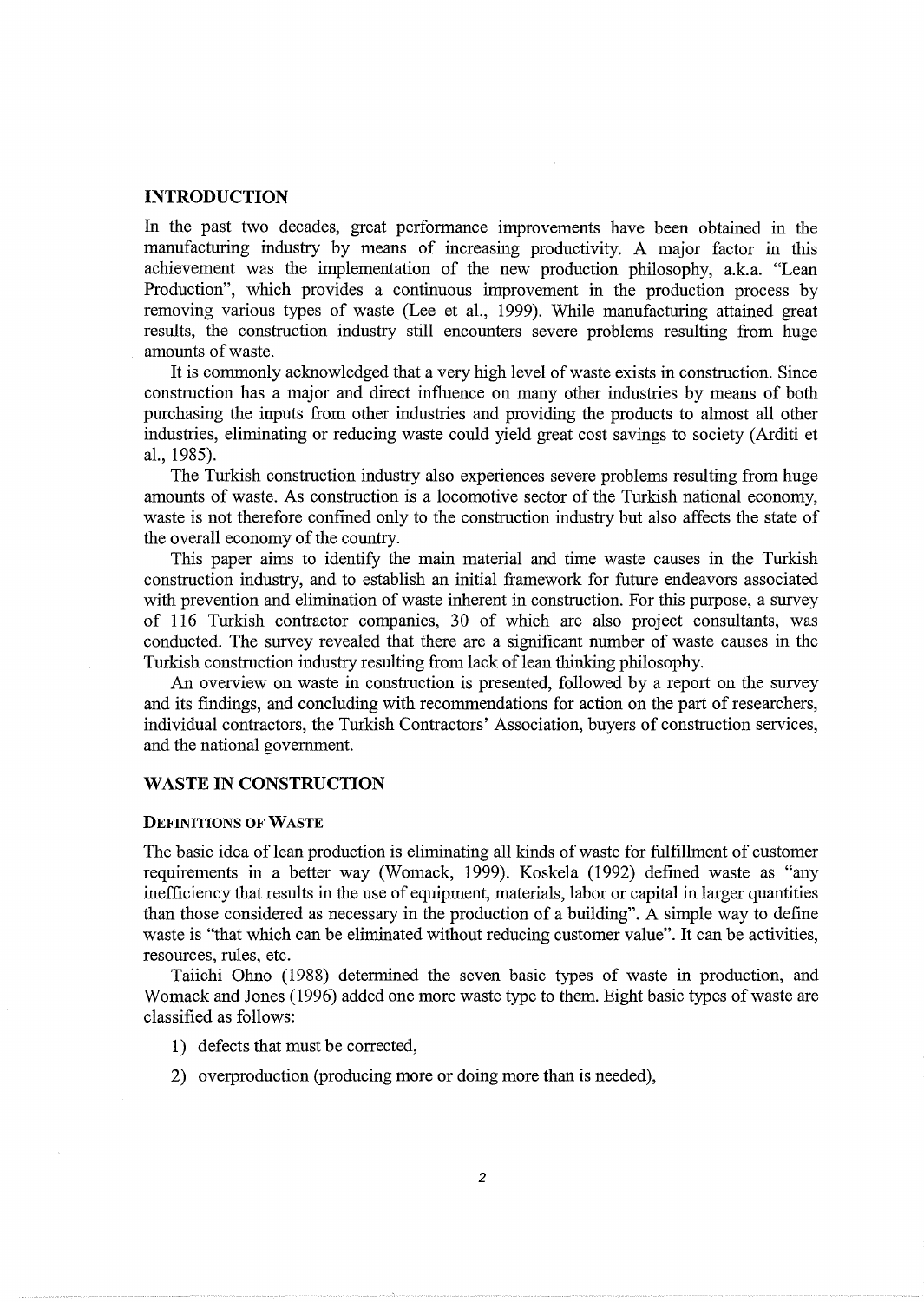- 3) inventory,
- 4) unnecessary processing steps,
- 5) transportation of materials with no purpose,
- 6) motion of employees with no purpose,
- 7) waiting by employees for process equipment to finish its work or for an upstream activity to complete,
- 8) goods & services that do not meet customer needs (Womack and Jones, 1996).

According to Formoso et al. (1999), waste can be classified as *unavoidable waste* (or natural waste), in which the investment necessary to its reduction is higher than the economy produced, and *avoidable waste,* in which the cost of waste is higher than the cost to prevent it. The percentage of unavoidable waste depends on the technological development level of the company (Womack and Jones, 1996; Formoso et al., 1999).

Formoso et al. (1999) stated that waste can also be categorized according to its source; namely the stage in which the root causes of waste occurs. Waste may result from the processes preceding construction, such as materials manufacturing, design, materials supply, and planning, as well as the construction stage (Formoso et al, 1999). Bossink and Brouwers (1996) classified the main waste causes in construction in 6 sources, which are;

- 1) Design
- 2) Procurement
- 3) Materials Handling
- 4) Operation
- 5) Residual
- 6) Other.

Waste in construction is defined as "the difference between the value of those materials delivered and accepted on site and those used properly as specified and accurately measured in the work, after the deducting cost saving of substituted materials and those transferred elsewhere" (Pheng and Tan, 1998). Lee et al. (1999) classified construction waste in 8 groups, which are; delay times, quality costs, lack of safety, rework, unnecessary transportation trips, long distances, improper choice or management of methods or equipment, and poor constructability. Garas et al. (2001) grouped construction waste into two principal components: 1) time wastes including waiting periods, stoppages, clarifications, variation in information, rework, ineffective work, interaction between various specialists, delays in plan activities, and abnormal wear of equipment, and 2) material wastes comprising overordering, overproduction, wrong handling, wrong storage, manufacturing defects, and theft or vandalism.

#### MAGNITUDE OF WASTE IN CONSTRUCTION

Bossink and Brouwers (1996) indicated that 9% of total purchased materials end up as waste (by weight) and from 1% to 10% of every single purchased construction material leaves the site as solid waste (by weight) in the Dutch construction industry. They also stated that in the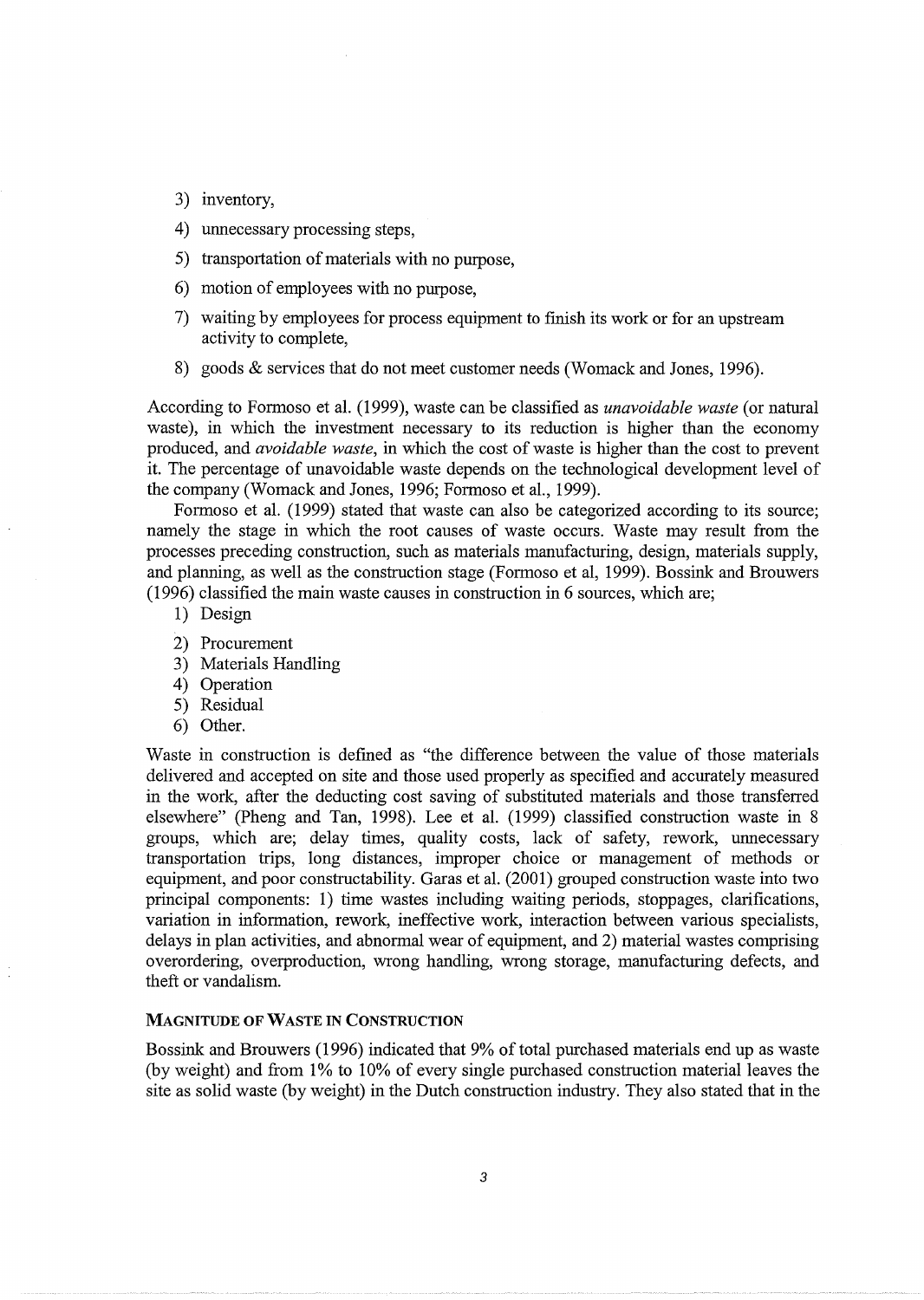Brazilian construction industry,  $20 - 30\%$  of the purchased materials are not used and end up as waste. Since materials account for  $50 - 60\%$  of a construction project cost, any improvement avoiding material waste results in major cost savings (Akintoye, 1995; Wong and Norman, 1997; Ibn-Homaid, 2002). The second type is time wastes. The duration of construction tasks consists of process (and reprocess or rework) time, inspection time, move time, and wait time (Koskela, 1992). Only process time is considered to be value adding activity. The remainders are non-value adding activities (Koskela, 1992). However, even though all value adding time belongs to process time, not all process time is value adding. Processes are also subject to wastes resulting from overproduction, wrong construction method, defects, and poor optimization in performing tasks (Pheng and Tan, 1998). Koskela (1992) defined value adding activity as "activity that converts material and/or information towards that which is required by the customer".

Apparently, waste is a major problem in the construction industry. The focus therefore should be on both identification and elimination of material and time waste with an aim of improving project performance, namely increasing value for the customer, and reducing consumption of resources in society.

Following Garas et al, this study is limited to two types of waste: material waste and time waste.

#### **SURVEY DESIGN AND DATA COLLECTION**

This survey attempts to identify the main causes of material and time waste in the Turkish construction industry, and to identify actions taken in the case of loss. Commonly, five different types of survey techniques are used, which are; 1) direct observations, 2) diaries, 3) interviews (face-to-face), 4) mail surveys, and 5) telephone surveys (http://www.deakin.edu.au/~agoodman/sci101).

Of the 300 questionnaires delivered to the contractors, a total of 116 forms were fully completed and returned. Of these 116 contractors, 30 were also project consultants. The survey was carried out through a combination of means; namely, face-to-face interviews (54 firms), and via e-mail (34 firms) and fax (28 firms).

The major problem with conducting a survey is maximizing the response rate. It is commonly acknowledged that the less a survey uses face-to-face questioning; the lower the response rate. Thus, interviews were the appropriate means for administering the survey in order to get a high response rate.

There are two types of questions used in surveys, which are 1) open-ended, and 2) closed. If most of the possible answers and which data is needed are exactly known, it is better to use nothing but closed questions (http://www.deakin.edu.au/~agoodman/sci101). Since this was the first study regarding waste in the Turkish construction study, it was very hard to predict the possible answers and give the respondents a finite number of choices from which they could select the most appropriate answers. Therefore, open-ended questions were preferred in order not to limit or guide the thinking of the practitioners, and to establish the skeleton around which the closed questions can be placed in future studies.

Since open-ended questions were preferred in this survey, the similar answers of the respondents were grouped and frequency of each answer was calculated when analyzing the survey results.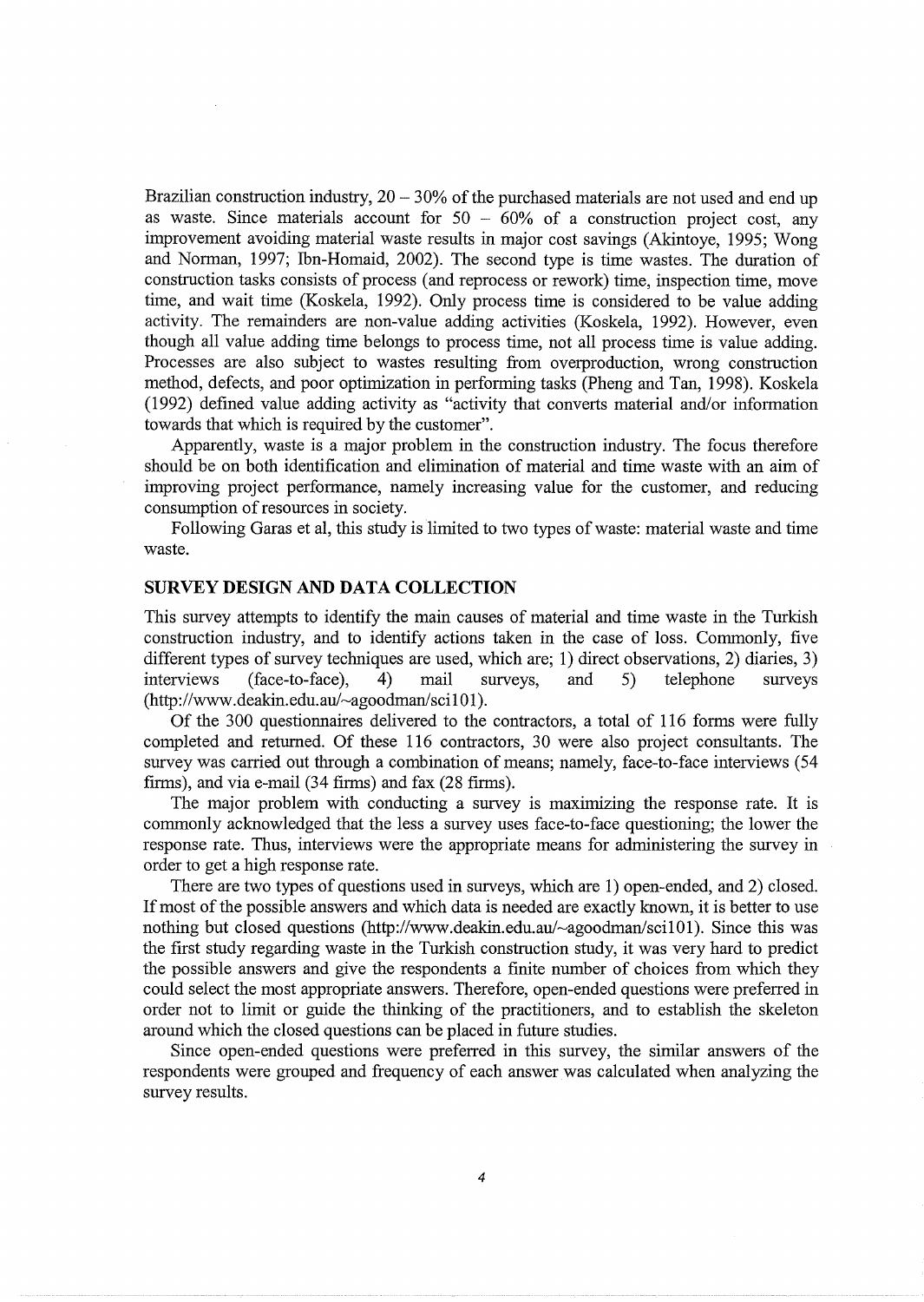The questionnaire consisted of 2 sections. The first section inquired about the context of the respondent company. The second section comprised three questions about the main root causes of waste for both material and time, and the actions taken in case of loss.

86% of the respondents were civil engineers and 14% of them were architects. 47% of the respondents were project managers, 31% of them were site managers and 22% of them were technical personnel. More than 75% of the respondents have managed at least one construction project and have personally experienced the problems resulted from the client's attributes. 64% of the respondents have been in business more than 6 years and the remainder has at least 3 years' experience.

The professional background and qualifications of the respondents are sufficient for the validation of the survey results.

# FINDINGS AND DISCUSSION

The experience levels of the responding companies according to different types of projects are important for validation of the research. Table 1 shows the distribution of project types completed by the surveyed companies.

| Project types              | Frequency $(\%)$ |  |
|----------------------------|------------------|--|
| Residential / mass housing | 68               |  |
| Industrial                 | 53               |  |
| Infrastructural            | 47               |  |
| Institutional              | 41               |  |
| Maintenance                | 20               |  |

|  |  |  |  |  |  | Table 1: Project types completed by the companies |
|--|--|--|--|--|--|---------------------------------------------------|
|--|--|--|--|--|--|---------------------------------------------------|

More than 40% of the companies have undertaken four different types of projects at least one time.

#### MATERIAL WASTE

The respondents were asked to identify the main causes of material waste. Since the questions were open-ended, the answers were not pre-classified. Table 2 presents the respondents' answers, which were organized in respect of the classification proposed by Bossink and Brouwers ( 1996), and enumerated from the one having the highest frequency to the one with lowest frequency.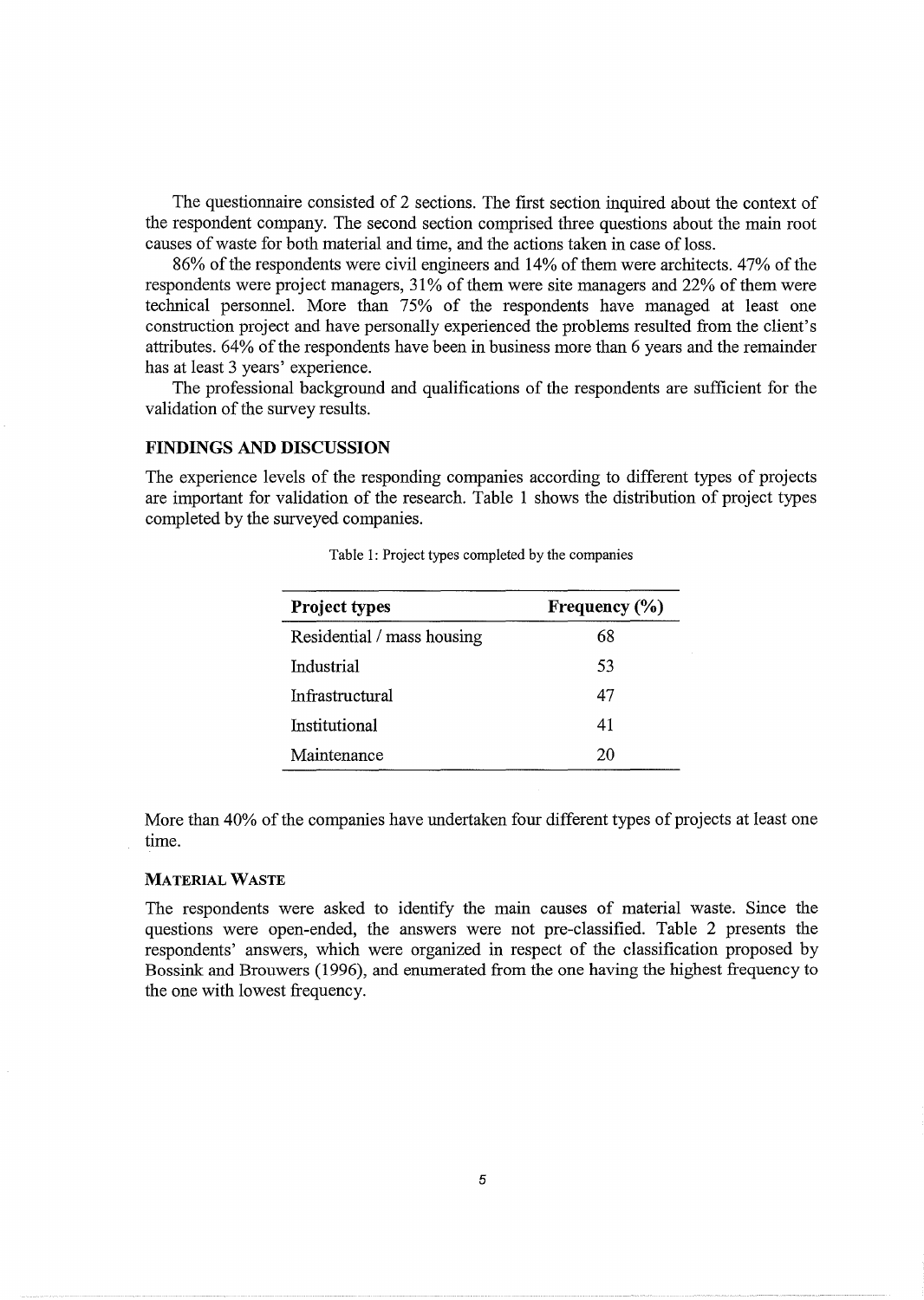Table 2: Main Causes of Material Waste

| Source               | <b>Causes of Material Waste</b>                                                                             | Frequency<br>(%) |
|----------------------|-------------------------------------------------------------------------------------------------------------|------------------|
|                      | Lack of information about types and sizes of materials<br>on design documents                               | 13               |
|                      | Design changes and revisions                                                                                | 12               |
| Design               | Error in information about types and sizes of materials<br>on design documents                              | 10               |
|                      | Determination of types and dimensions of materials<br>without considering waste                             | $\overline{3}$   |
|                      | Ordering of materials that do not fulfill project<br>requirements defined on design documents               | 86               |
| Procurement          | Overordering or underordering due to mistakes in<br>quantity surveys                                        | 8                |
|                      | Overordering or underordering due to lack<br>of<br>coordination between warehouse and construction<br>crews | 4                |
| Material<br>Handling | Damage of materials due to deficient stockpiling and<br>handling of materials                               | 16               |
|                      | Imperfect planning of construction                                                                          | 61               |
| Operation            | Workers' mistakes                                                                                           | 32               |
|                      | Damage caused by subsequent trades                                                                          | 3                |
| Residual             | Conversion waste from cutting uneconomical shapes                                                           |                  |
| Other                | Lack of on site materials control                                                                           | 23               |
|                      | Lack of waste management plans                                                                              | 10               |

86% of the respondents consider that the ordering of materials that do not fit in terms of quality, type and dimensions brings about material waste. This situation may result from either unreliable information flow or intentional choice of low quality products in order to reduce cost. This result is consistent with the previous study conducted by Bossink and Brouwers (1996), which measured the amount of construction waste at the building sites of five housing construction projects in the Netherlands, and classified the main waste causes in 6 sources. Their study revealed that use of products that do not fit and choice of low quality materials are two of the main waste causes.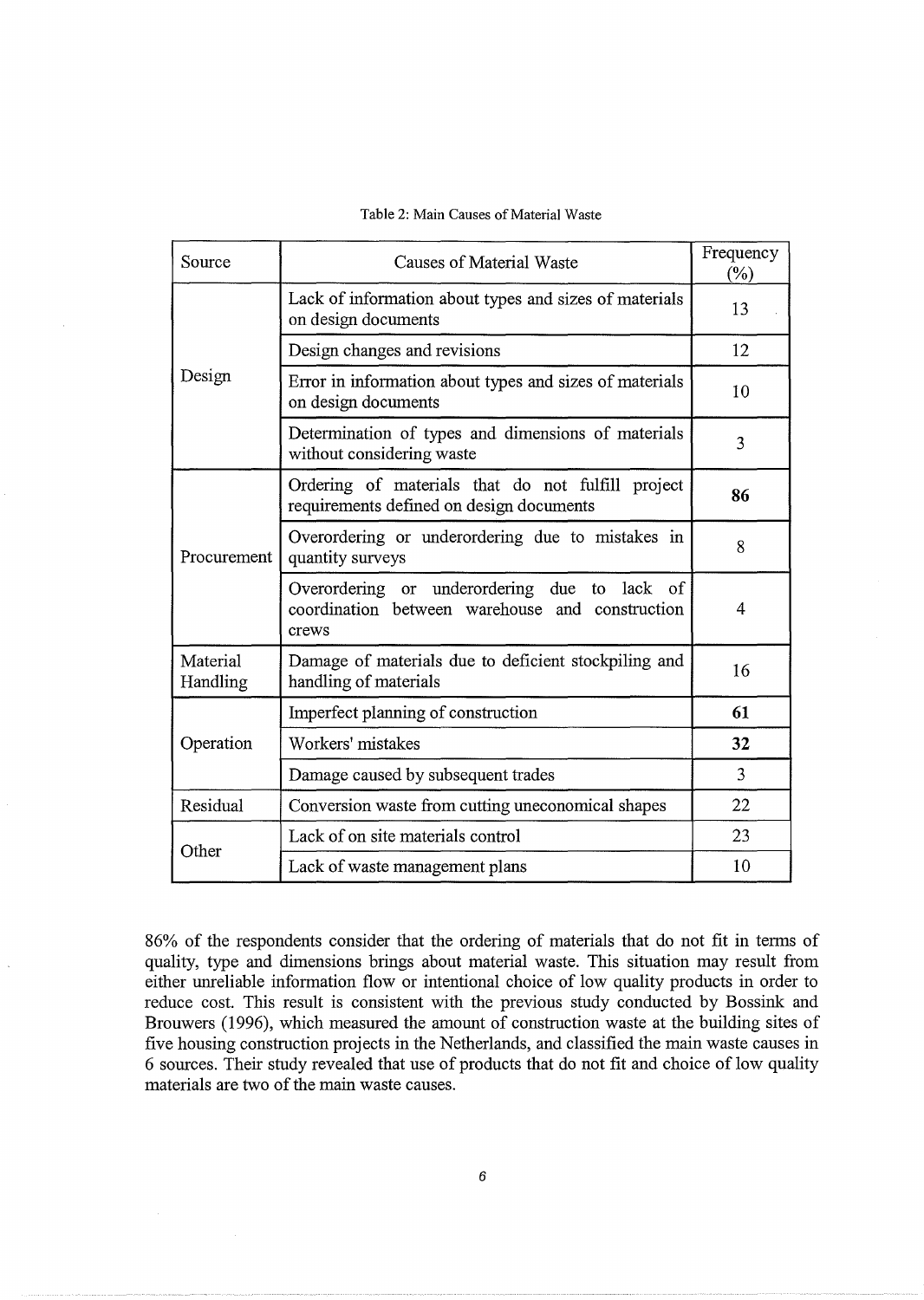61% of the respondents consider that imperfect planning of construction results in material waste. The key components of construction planning are deciding on the most proper site layout, examining documents associated with the construction process, choosing appropriate methods of construction, and determining the sequence and prerequisites of construction activities. Figure 1 shows an example of material waste resulting from Figure 1 shows an example of material waste resulting from imperfect planning of construction, and Figure 2 shows an example of material waste as a result of overordering due to mistake in quantity survey.



Figure 1: Material waste due to imperfect planning of construction.



Figure 2: Material waste resulting from overordering due to mistake in quantity survey.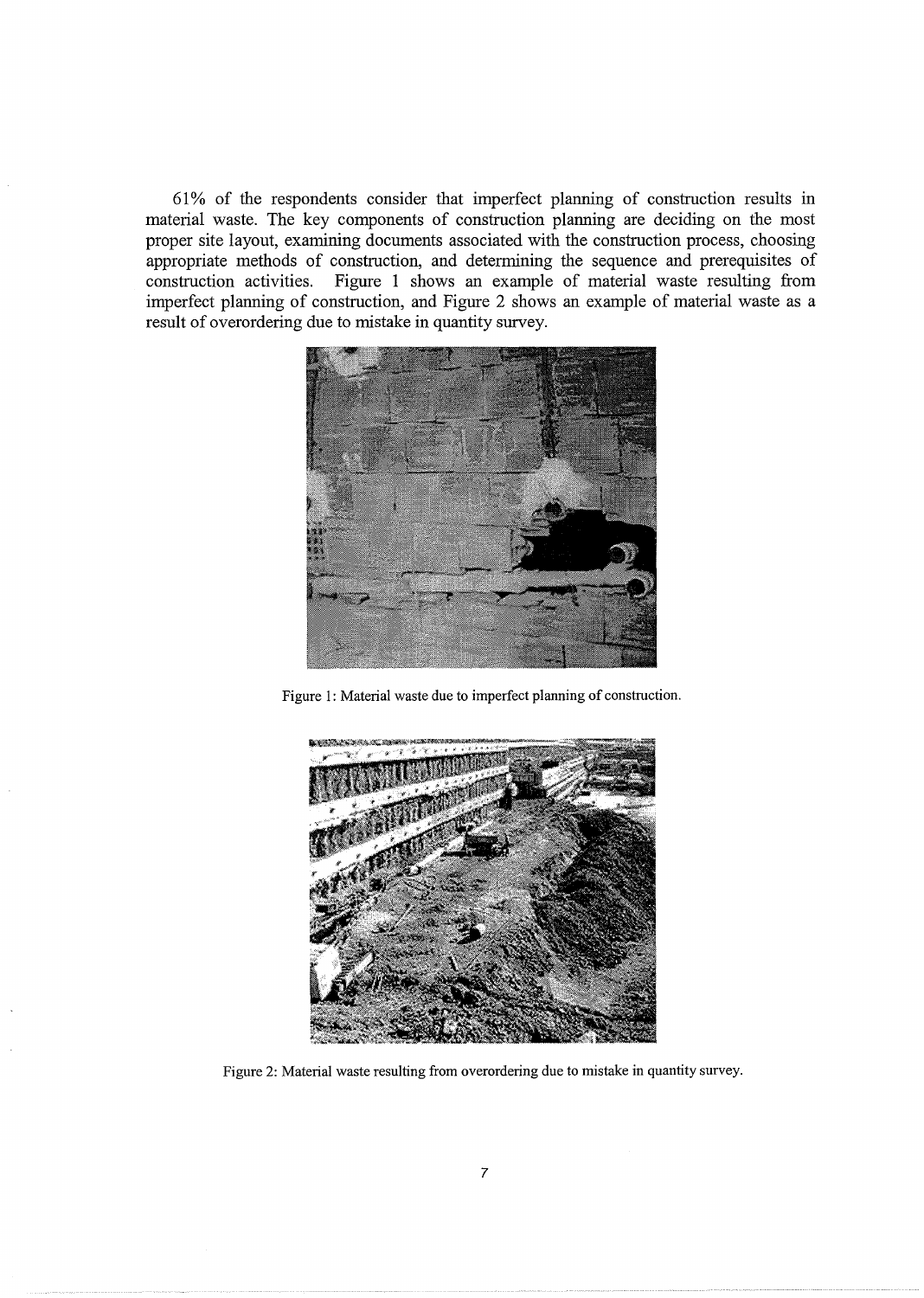32% of the respondents consider that workers' mistakes bring about material waste. There are no construction labor unions in Turkey. This certainly lowers the cost of construction labor, but skills are not satisfactory. In their study of dominant causes of waste generation in the Egyptian construction industry, Garas et al. (2001) found that untrained laborers make mistakes more frequently.

# **TIME** WASTE

J.

The respondents were asked to identify the main causes of time waste. Table 3 presents the respondents' answers.

| Source      | <b>Causes of Time Waste</b>                                                                                                       | Frequency<br>(%) |
|-------------|-----------------------------------------------------------------------------------------------------------------------------------|------------------|
| Design      | Interaction between various specialists                                                                                           | 19               |
|             | Rework due to design changes and revisions                                                                                        | 13               |
|             | Lack of information about types and sizes of materials<br>on design documents                                                     | 10               |
|             | Error in information about types and sizes of materials<br>on design documents                                                    | 6                |
|             | Contradictions in design documents                                                                                                | 3                |
|             | Delay in approval of drawings                                                                                                     | 3                |
| Procurement | Delay in material supply                                                                                                          | 72               |
|             | Receiving materials that do not fulfill<br>project<br>requirements defined on design documents,<br>and<br>waiting for replacement | 53               |
|             | and/or<br>installation<br>Delay<br>in<br>transportation<br>of<br>equipment                                                        | 6                |
| Operation   | Scarcity of crews                                                                                                                 | 29               |
|             | Unrealistic master schedule                                                                                                       | 23               |
|             | Rework due to workers' mistakes                                                                                                   | 16               |
|             | Scarcity of equipment                                                                                                             | 13               |
|             | Waiting for design documents and drawings                                                                                         | 9                |
|             | Lack of coordination among crews                                                                                                  | 8                |
|             | Choice of wrong construction method                                                                                               | 5                |
|             | Accidents due to lack of safety                                                                                                   | 4                |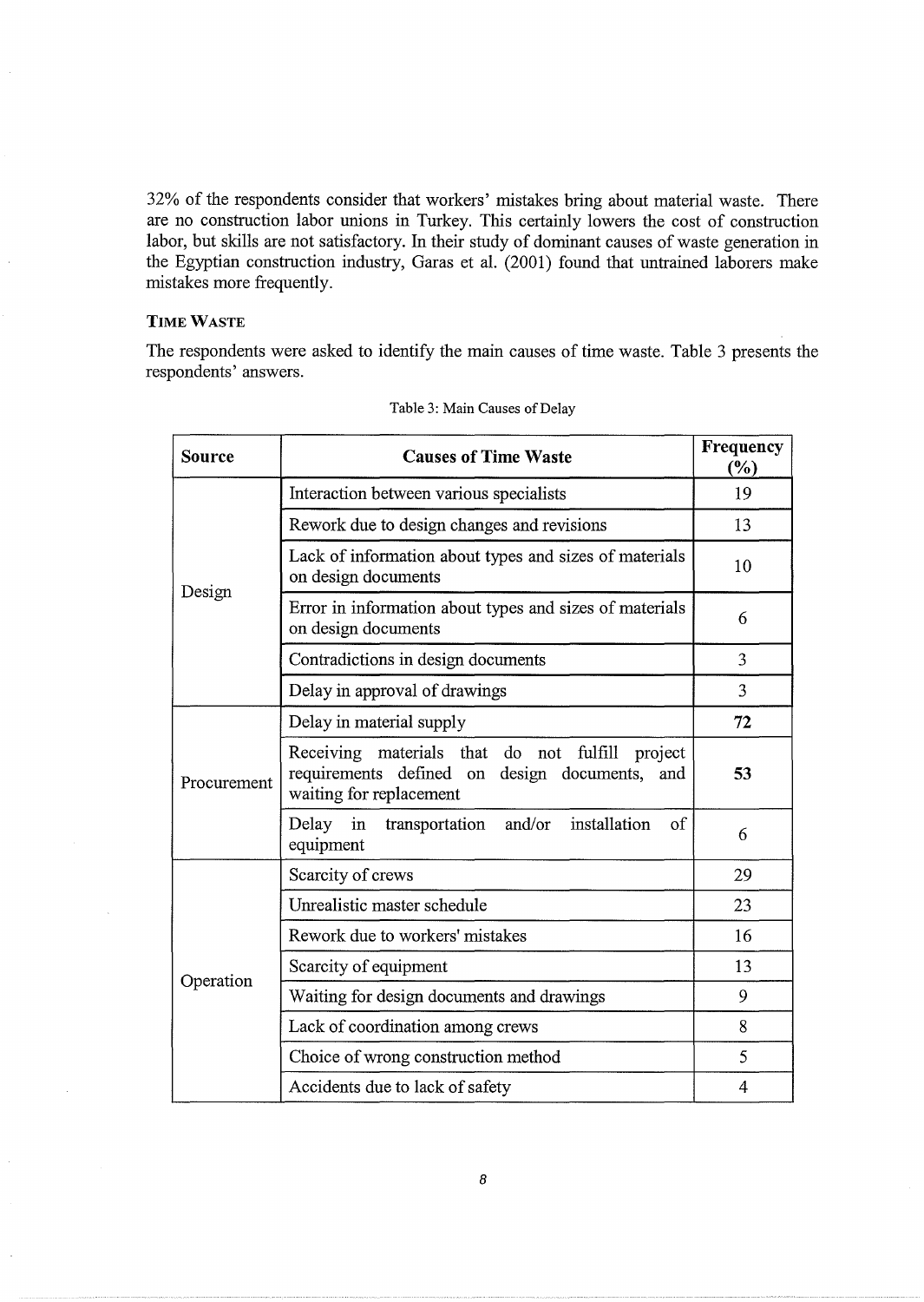|       | Irregular cash flow            | 39 |
|-------|--------------------------------|----|
|       | Severe weather conditions      | 35 |
| Other | Bureaucracy and red tape       |    |
|       | Unpredictable local conditions |    |
|       | Acts of God                    |    |

72% of the respondents report delays in material supply. This problem may be caused by either the contractor's purchasing department (sending the purchase requisition to the supplier late) or the supplier (delay in producing and/or delivering the requested goods to the site). This result is consistent with the two previous studies conducted by Arditi et al. (1985), and Zhao and Chua (2003). Arditi et al. (1985) investigated the main reasons for delays in public projects in Turkey. The survey of 44 public organizations and 34 contractors revealed that delay in material supply is the most important reason for delay with average relative weight of 17.46%.

53% of the respondents report that waiting for replacement due to receiving of materials that do not fulfill project requirements defined on design documents brings about time waste. This problem may result from either mistake in purchase requisitions or the supplier's delivery of incorrect materials. This problem also depends on the information flow through the entire supply chain, both the accuracy of the information and the reliability of its flow through the chain.

39% of the respondents report that delays in receiving monthly payments results in time waste. This result is consistent with the study of Arditi et al. (1985), which identified contractor's difficulties in receiving monthly payments as the second most important reason for construction delay with average relative weight of 10.67%. There are more than 50,000 contractors in Turkey and they mostly do not have a chance to select the owner dependent on his financial status. They tend to undertake a project in order to provide the continuity of the company. The major owner is the public sector in Turkey, and most commonly a public agency awards a project without being sure that the funds are available (Polat and Ballard, 2004). Thus, long delays in receiving monthly payments frequently occur. Since most contractors have financial difficulties (Arditi et al., 1985) and manage their business with the monthly payments (progress payments) received from clients (Polat, 1999), delays in getting monthly payments ends or interrupts projects for a long period of time. However, having financial strength allows the contractor to operate with some independence from timely project payments received from the owner.

# ACTIONS TAKEN IN THE CASE OF LOSS

The respondents were asked to identify actions taken in the case of loss (Table 4).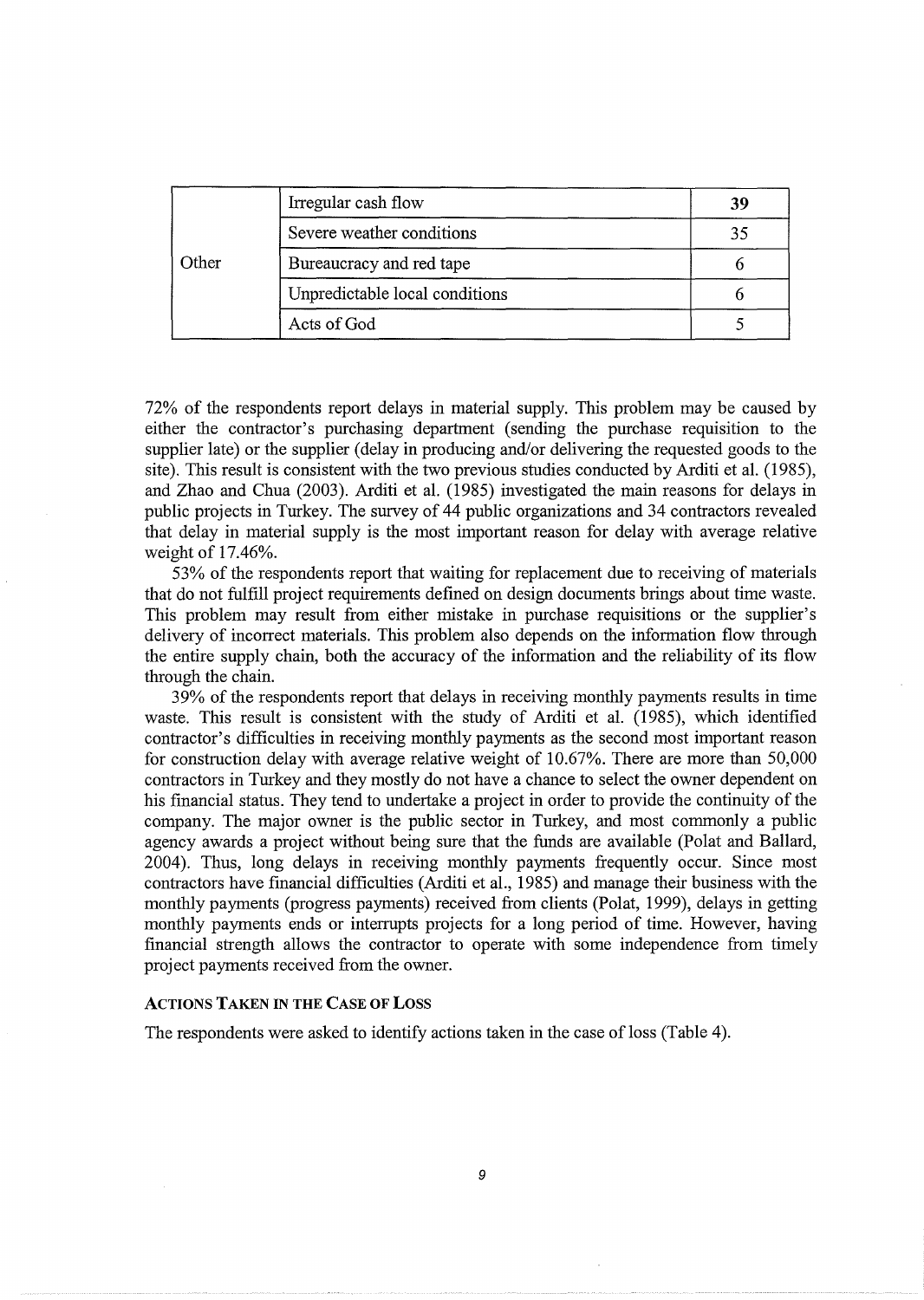| Table 4: Actions Taken in the case of Loss |  |
|--------------------------------------------|--|
|--------------------------------------------|--|

| <b>Actions Taken in the case of Loss</b> | Frequency $(\% )$           |
|------------------------------------------|-----------------------------|
| Procuring required material immediately  | 73                          |
| Increasing the number of crews           | 44                          |
| Increasing working hours                 | 22                          |
| Revision of master schedule              | 16                          |
| Nothing                                  | 11                          |
| Increasing the amount of equipment       | 10                          |
| Procuring required equipment immediately | 7                           |
| Warning crews                            | 6                           |
| Changing actual construction method      | $\mathcal{D}_{\mathcal{L}}$ |

The answers of the practitioners revealed that the common means preferred in the Turkish construction industry in order to overcome problems associated with loss are procuring required material immediately, increasing the number of crews, and increasing working hours. All of the actions taken in the case of loss, which are presented in Table 4, are reactions to problems; attempts to accommodate loss. This is obviously necessary. However, no mention was made of actions taken to prevent reoccurrence. In hindsight, a specific question to that effect should have been included in the survey. However, interviews also did not reveal such preventive actions. The lean production philosophy advocates identifying the root causes of waste and removing those causes by means of related tools and techniques, and encourages preventing loss rather than relying solely on reactions attempting to overcome negative effects of loss (Womack and Jones, 1996). Accordingly, contractors should attempt to find out the main causes of the waste and eliminate these causes via various tools and techniques proposed by lean construction.

# **A FRAMEWORK FOR REDUCING WASTE IN THE TURKISH CONSTRUCTION INDUSTRY**

The survey of 116 Turkish contractors revealed that material and time wastes are significant problems in the Turkish construction industry. Furthermore, the answers of practitioners showed that lean construction techniques are not applied in order to remove waste.

Table 5 presents main waste sources and some of the related lean construction techniques put forward by the Lean Project Delivery System<sup>3</sup> (LPDS) in order to remove waste.

 $\mathbf{3}$ LPDS was developed by the Lean Construction Institute (LCI) to design and build capital facilities in a better way, and it can be considered as the modification of lean production techniques and tools to the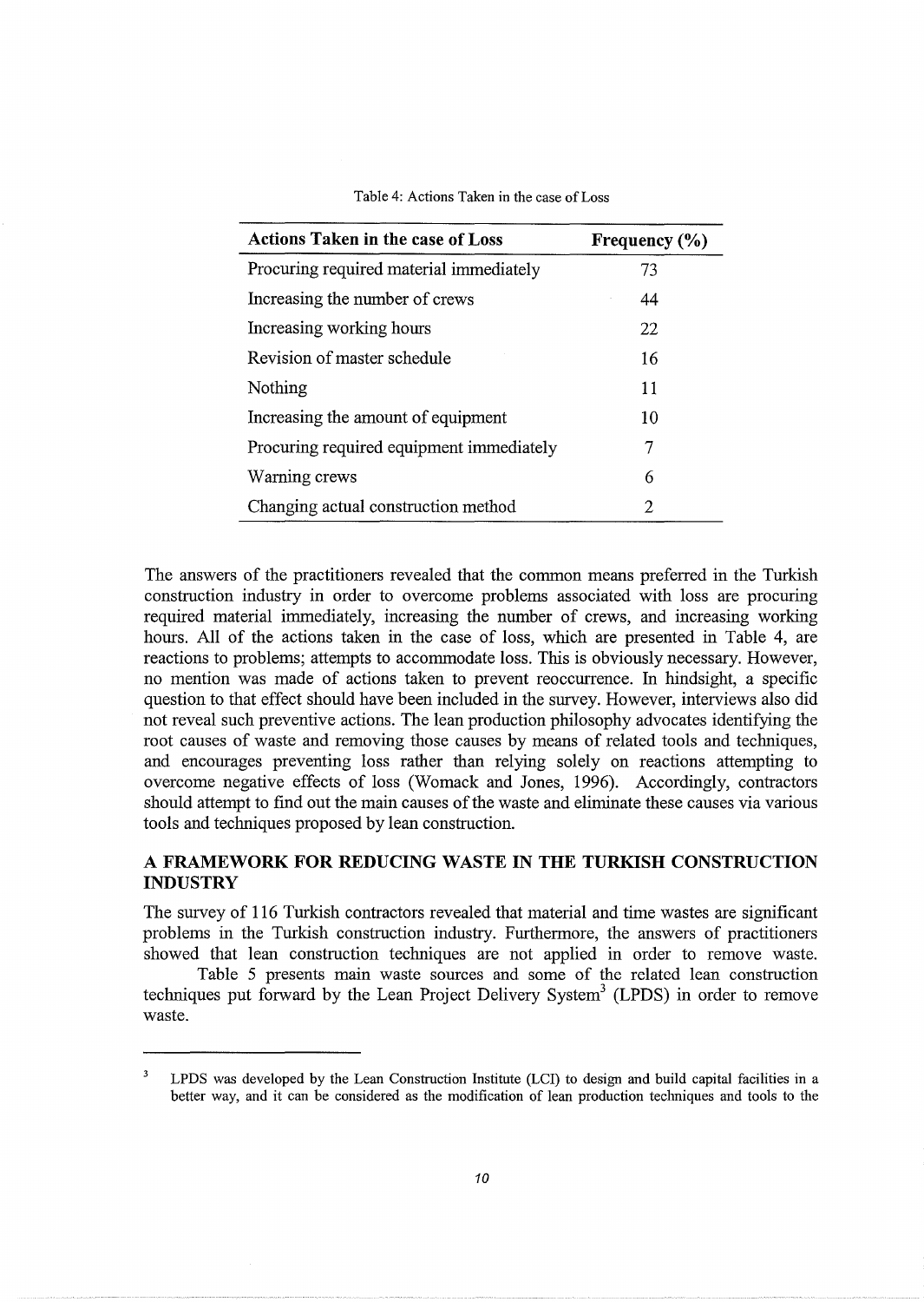| Source               | Lean Construction Techniques                                                                                                                                                                                                                       |  |
|----------------------|----------------------------------------------------------------------------------------------------------------------------------------------------------------------------------------------------------------------------------------------------|--|
| Design               | Project definition, design structure matrix, 3D modeling/shared<br>geometry, cross functional teams, concurrent design, set based<br>design, sharing incomplete information, reduced batch sizes,<br>collaborative design, design for buildability |  |
| Procurement          | Work structuring, pull scheduling, supplier training, partnership,<br>kanban, work packaging, supplier managed inventories                                                                                                                         |  |
| Material<br>Handling | 5S, reduced batch sizes, elimination of packaging, just-in-time<br>deliveries                                                                                                                                                                      |  |
| Operation            | First Run Studies, multiskilled craftworkers, Last Planner <sup>4</sup>                                                                                                                                                                            |  |

Table 5: Main Waste Sources and Related Lean Construction Techniques

Apparently, most of the waste causes can be removed by means of implementation of lean construction techniques. Only time waste resulting from irregular cash flows cannot be removed by the techniques presented in Table 5. It depends on both the financial status of the contractor and regularity of the cash flow received from the owner.

But principles and habits of thought and action come before techniques, however powerful. A saw is useless to someone who is not trying to cut wood. The ability to recognize waste and the commitment to its elimination are aspects of a management philosophy very different from the received wisdom in the Turkish construction industry. As the surveys reveal, contractors react to material and time waste by attempting to accommodate or work around the problems. The more powerful alternative is to attack and eliminate problems. One reason for this reactive management practice is the relative impotence of an individual contractor.

There are more than 50,000 contractors in the Turkish construction industry (Polat, 1999). Although there is an organization named "Turkish Contractors Association" (TCA), an independent and non-profit organization founded in 1952, only 142 of 50,000 contractors are members of this organization (www.trnb.org.tr). This association not only has a small number of members, but also is not effective in identifying and introducing solutions for the major problems in the construction industry, educating and training the member companies, and conciliating between various participants of the construction industry. TCA should act on behalf of their members through promoting awareness of the problems and potential solutions, allying with owner and supplier organizations in mutually beneficial process improvement initiatives, and supporting their member companies through education and

specific circumstances of the construction industry. For detailed information see (Ballard, 2000a,b; Ballard and Zabelle, 2000; Ballard et al., 2001) available at www.leanconstruction.org

<sup>4</sup>  Last Planner is the name of the production control system of the LPDS. For further information see (Ballard, 2000c)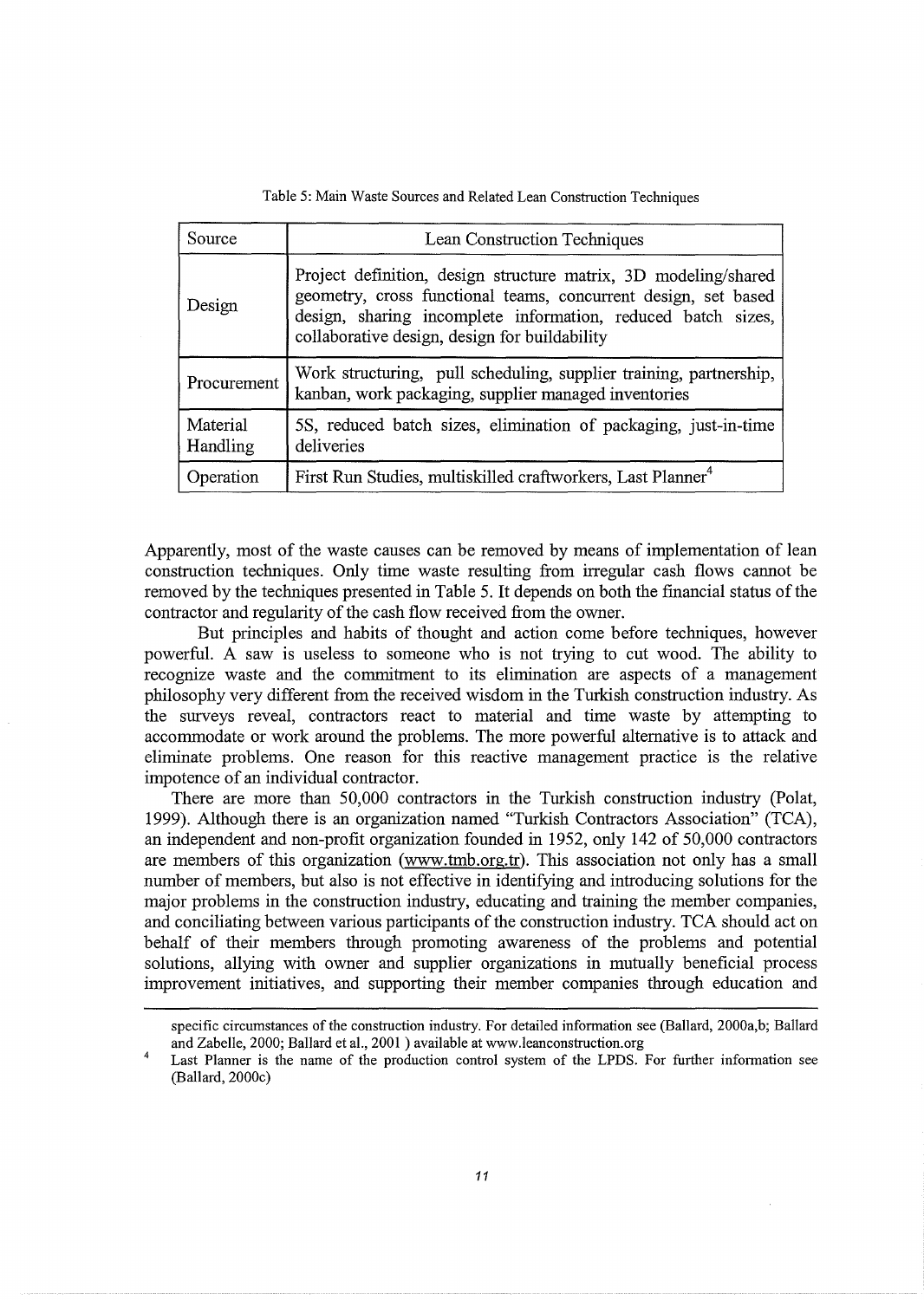training. Although the members of this association are large-scale companies in Turkey and may play a significant role individually in future improvement initiatives, it is apparent that TCA can be more authoritative only if their membership increases.

A contractor should also do his part and employ lean construction techniques via adopting lean thinking philosophy, and concentrating on eliminating waste causes rather than only reacting to problems. The survey revealed that waste can arise from activities performed by design team, supplier, and operation crew. The focus of the contractor should therefore be on not only the operation activities but also the other activities making up the entire supply chain. Two of the key steps for changing the traditional construction management perception of the Turkish contractors are ensuring reliable information and material flow among the project participants via establishing close relationship based on mutual benefits, and inculcating lean thinking principles in managers and workers through education and training.

#### **CONCLUSIONS**

The construction industry has a major impact on many other industries by both purchasing the inputs from other industries, and providing products to other industries. Waste in construction is a problem not only for the construction industry, but also influences the state of the overall economy of the country. Eliminating waste in both material and time would improve project performance, namely enhancing value for individual customers, and would also have a positive impact on the national economy.

The survey revealed that material and time wastes are significant problems in the Turkish construction industry, and lean construction techniques are not applied in order to remove waste.

This study is useful in two ways. First, it provides an identification of the main waste causes in the Turkish construction industry. Secondly, it establishes an initial framework for a model associated with developing methods for prevention and elimination of waste causes inherent in the construction process. In future studies, the preliminary model can be developed based on the findings of this study by applying lean construction techniques and measuring their effectiveness in reducing waste.

Universities and researchers can carry the flag of advancing knowledge, but industry action is also needed. Individual contractors can help themselves by learning and applying lean construction thinking and tools. Construction industry clients can encourage their suppliers of design and construction services to develop their management capabilities. TCA can provide training and education in lean construction for its members.

All of these things can be done and all will help. However, the best solution may be a national initiative led by the government. Improving construction industry performance is a matter of national importance and both deserves and requires government leadership in the formation of a government/university/industry initiative. The Movement for Innovation in the UK (Egan, 1998) is one example of such an initiative.

## **REFERENCES**

Akintoye, A., 1995. Just in Time Application and Implementation for Building Material Management. Construction Management and Economics 13, 105-113.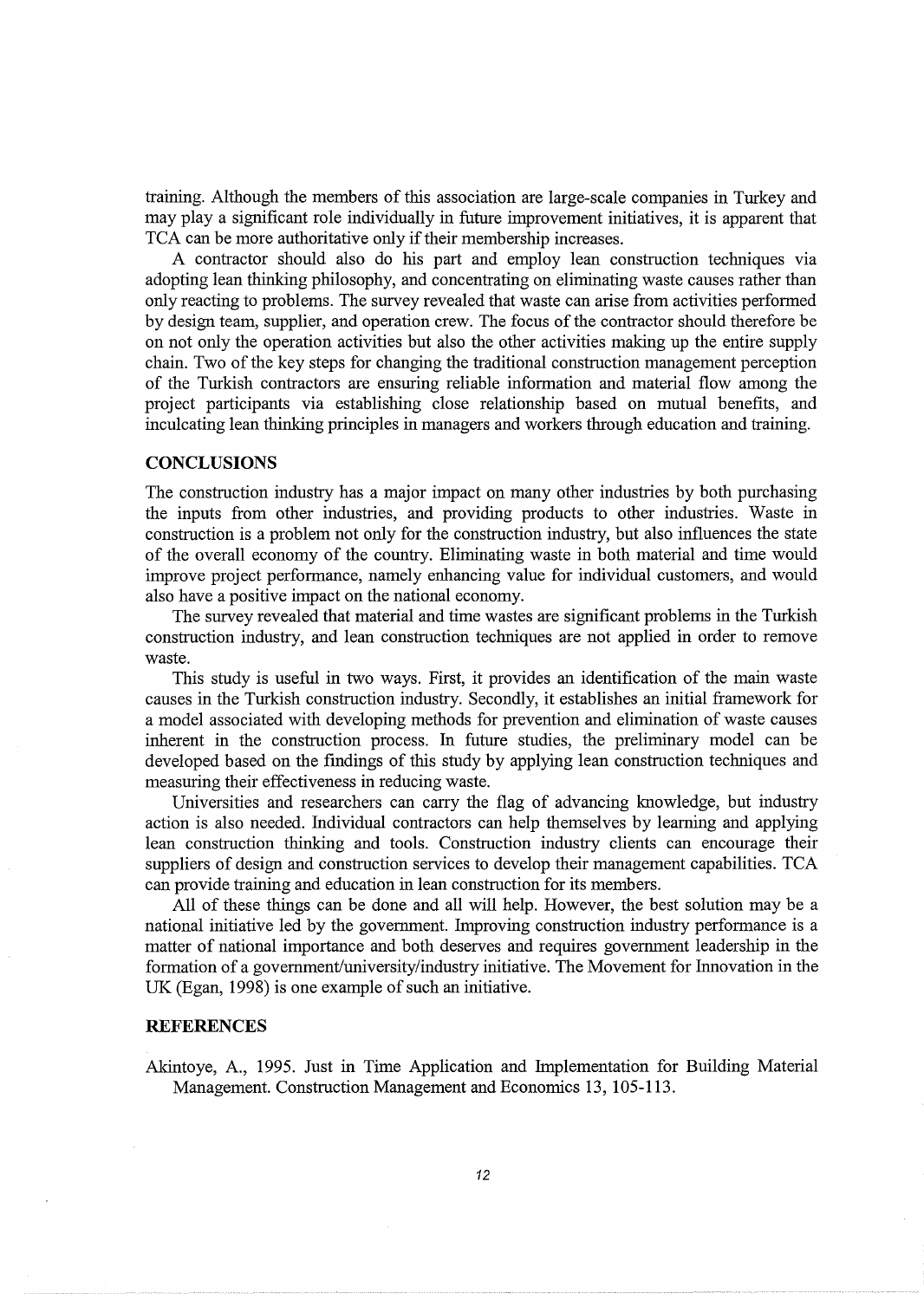- Arditi, D., Akan, G. T., and Gurdamar, S., 1985. Reasons for Delays in Public Projects in Turkey. Construction Management and Economics, Volume 3.
- Ballard, G., 2000a. Lean Project Delivery System. LCI White Paper #8. 7 pp.
- Ballard, G., 2000b. Positive vs. Negative Iteration in Design. Proceedings IGLC'8.
- Ballard, G., 2000c. The Last Planner System of Production Control. PhD. Thesis, Dept. of Civil Eng., University of Birmingham, UK.
- Ballard, G. and Zabelle, T., 2000. Lean Design: Process, Tools & Techniques. LCI White Paper #10. 15 pp.
- Ballard, G., Koskela, L., Howell, G., Zabelle, T., 2001. Production System Design: Work Structuring Revisited. LCI White Paper #11. 14 pp.
- Bossink, B. A. G. and Brouwers, H. J. H., 1996. Construction Waste: Quantification and Source Evaluation. Journal of Construction Engineering and Management. March, 55-60.
- Egan, J., 1998. Rethinking Construction. Department of the Environment, Transport and the Regions and HMSO, London.
- Formoso, C. T., Isatto, E. L., and Hirota, E. H., 1999. Method for Waste Control in the Building Industry. Proceedings IGLC-7, University of California, Berkeley, CA, USA.
- Garas, G. L., Anis, A. R., and El Gammal, A., 2001. Materials Waste in the Egyptian Construction Industry. Proceedings IGLC-9, Singapore.
- Ibn-Homaid, N. T., 2002. A Comparative Evaluation of Construction and Manufacturing Materials Management. International Journal of Project Management 20, 263-270.
- Koskela, L., 1992. Application of the New Production Philosophy to Construction. CIFE Technical Report #72, Stanford University, CA, USA.
- Lee, S., Diekmann, J. E., Songer, A. D., and Brown, H., 1999. Identifying Waste: Applications of Construction Process Analysis. Proceedings IGLC-7, University of California, Berkeley, CA, USA.
- Melles, B., 1997. What do We Mean by Lean Production in Construction?. Lean Construction, edited by Luis Alarcon, Balkema, Rotterdam, The Netherlands, 497 pp.
- Pheng, L. S. and Tan, S. K. L., 1998. How 'Just-in-Time' Wastages can be Quantified: Case Study of a Private Condominium Project. Construction Management and Economics 16, 621-635.
- Polat, G., 1999. Yuklenici Insaat Firmalarinda Teklif Hazirlama ve Maliyet Yonetimi Sureclerinin Degerlendirilmesi. In Turkish, title in English: Evaluation of Contractors' Bidding and Cost Management Systems. M.Sc. dissertation, Istanbul Technical University, Istanbul.

Polat, G., and Ballard, G., 2004. Impact of Client's Attributes on Project Performance in Turkey. Submitted to 6<sup>th</sup> International Congress on Advances in Civil Engineering.

Turkish Contractors Association (TCA), www.tmb.org.tr last visited on 03/23/2004.

- Womack, J.P., and Jones, D. T., 1996. Lean Thinking: Banish Waste and Create Wealth in Your Corporation. Simon and Schuster, New York, N.Y., USA.
- Womack, J., 1999. Manufacturing Has Moved to Lean- It's Time Construction Does Too. Proceedings 1Oth Winter Conference in Archistruction, Neenan, Denver, Colorado, USA.

Wong, E. T. T. and Norman, G., 1997. Economic Evaluation of Materials Planning Systems for Construction. Construction Management and Economics 15, 39-47.

http://www.deakin.edu.au/~agoodman